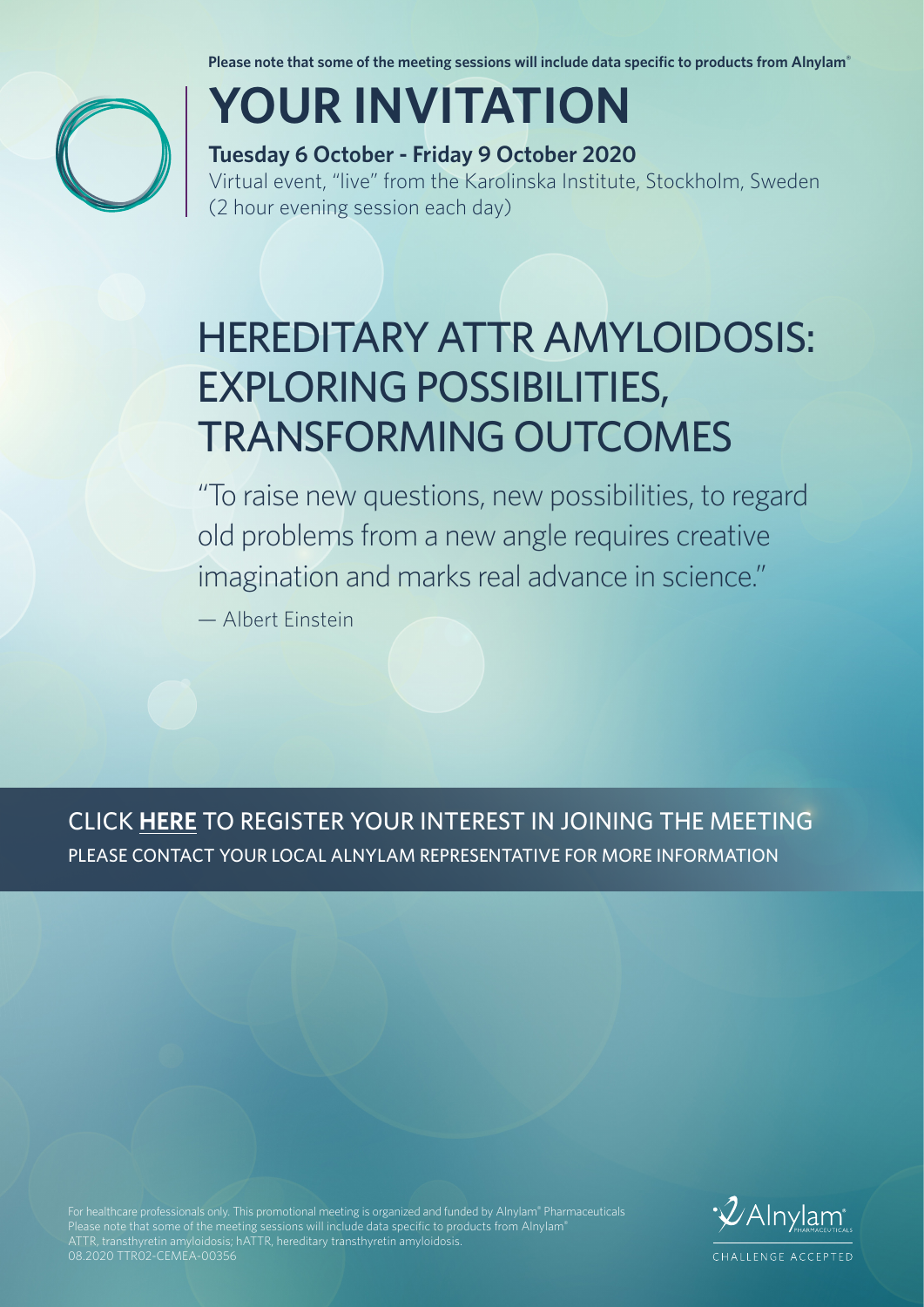## WELCOME FROM THE CHAIRS

#### Dear Colleagues,

It is our pleasure to invite you to attend an Alnylam organized and funded four-day meeting entitled 'Hereditary ATTR amyloidosis: Exploring possibilities, transforming outcomes' which will take place on the evenings of Tuesday 6 October - Friday 9 October 2020. The meeting will be virtual, hosted "live" from the Karolinska Institute, Stockholm, Sweden, home of the Nobel Assembly, and one of the world's foremost medical universities.

This interactive, educational event focuses on translating the latest scientific innovations into improved outcomes for patients with hereditary ATTR amyloidosis.

The highly engaging scientific programme was developed in collaboration with an expert international faculty of cardiologists, neurologists and gastroenterologists, and aims to advance best practice in the management of this complex disease.

Through a series of presentations and example case studies, experts from specialist centres across Europe will be challenged to answer key questions on how to overcome the significant unmet needs of patients with hereditary ATTR amyloidosis. Debate will focus on how multidisciplinary collaboration might facilitate the early diagnosis and monitoring of patients, management of disease progression and when treatment should be initiated. We encourage you to take part in the interactive sessions giving you the opportunity to share your experiences and network with colleagues.

We look forward to you virtually joining us at the Karolinska Institute for this important international gathering of experts.



**Prof. David Adams** APHP, National Reference Center for FAP, University of Paris-Saclay, Le Kremlin-Bicêtre, France



**Prof. Teresa Coelho** Unidade Corino de Andrade, Centro Hospitalar Universitário do Porto, Portugal



**Prof. Arnt Kristen** Kardiovaskuläres Zentrum, Darmstadt, Germany



**Prof. Ole Suhr** Institutionen för Folkhälsa och Klinisk Medicin, Umeå Universitet, Sweden

For healthcare professionals only. This promotional meeting is organized and funded by Alnylam® Pharmaceuticals Please note that some of the meeting sessions will include data specific to products from Alnylam® ATTR, transthyretin amyloidosis; hATTR, hereditary transthyretin amyloidosis. 08.2020 TTR02-CEMEA-00356

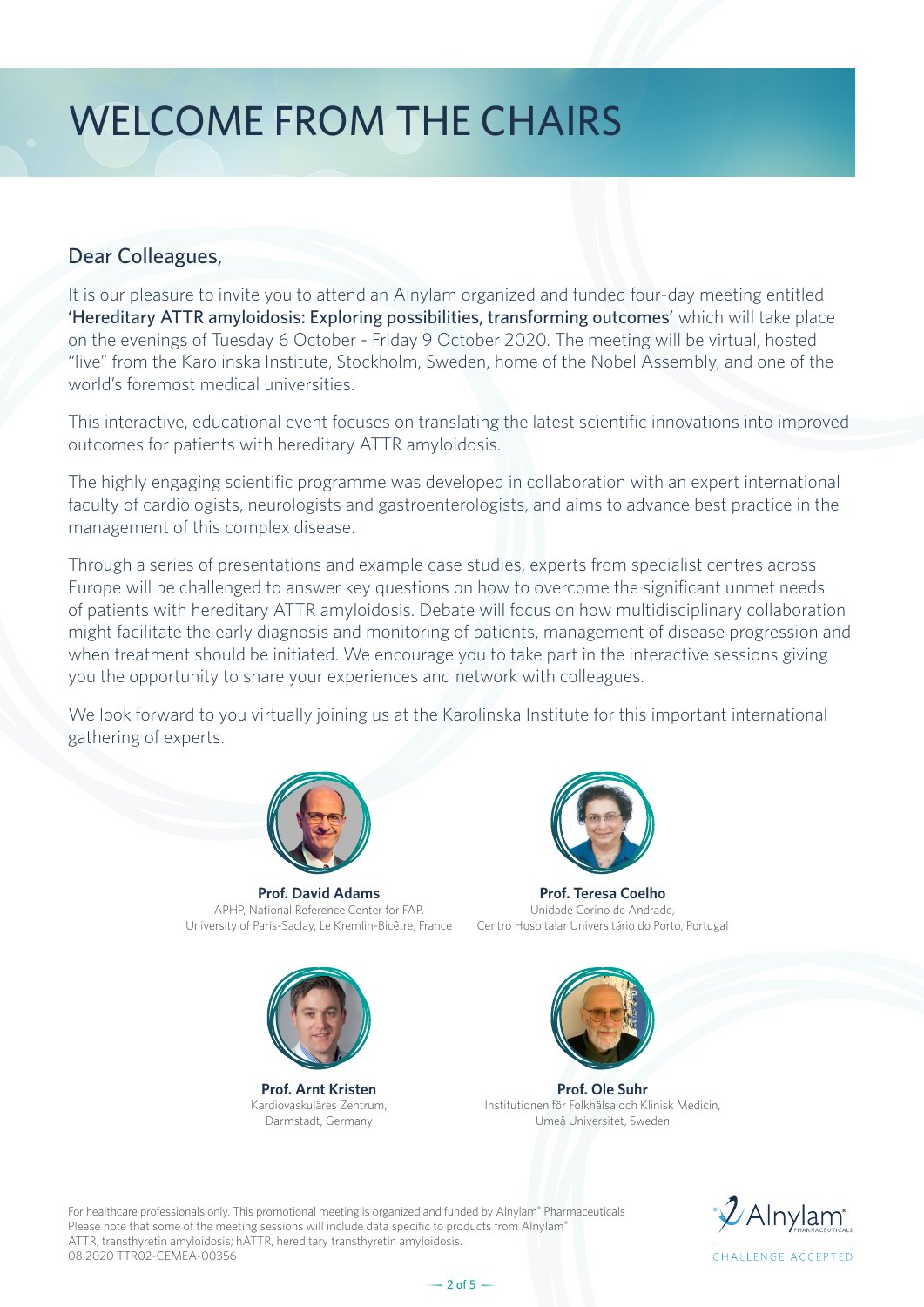#### HEREDITARY ATTR AMYLOIDOSIS: EXPLORING POSSIBILITIES, TRANSFORMING OUTCOMES

TUESDAY 6 OCTOBER - FRIDAY 9 OCTOBER 2020

#### Meeting objectives

- Optimize the **early identification and diagnosis** of people with hATTR amyloidosis
- Understand **disease burden, clinical presentation** and effectively **monitor and manage disease progression**
- Raise awareness of the role of **emerging treatments** in overcoming significant **unmet patient needs**
- Facilitate the **delivery of integrated care** and **advance best practice** in the management of hATTR amyloidosis
- Promote a collaborative, **multidisciplinary approach** to ensure the patient is at the heart of care

#### Day 1 virtual agenda: 18:00–20:00 (CEST)

| MEETING INTRODUCTION: Exploring possibilities and transforming outcomes in hATTR amyloidosis |                                                                                                                                                               |  |
|----------------------------------------------------------------------------------------------|---------------------------------------------------------------------------------------------------------------------------------------------------------------|--|
| 18:00-18:15                                                                                  | Welcome and introduction from the Chair<br>David Adams                                                                                                        |  |
| 18:15-18:30                                                                                  | Keynote: In conversation - 'What matters to people with hATTR amyloidosis'<br>Carlos Heras-Palou                                                              |  |
| 18:30-18:35                                                                                  | Opening video: One patient's journey - The natural history of hATTR amyloidosis                                                                               |  |
| 18:35-18:55                                                                                  | Plenary: Overview of pathogenesis and pathophysiology of the disease<br>Per Westermark                                                                        |  |
| 18:55-19:00                                                                                  | <b>BREAK:</b><br>Virtual coffee break                                                                                                                         |  |
| THE BURDEN OF HATTR AMYLOIDOSIS                                                              |                                                                                                                                                               |  |
|                                                                                              |                                                                                                                                                               |  |
| 19:00-19:25                                                                                  | Plenary: The burden of disease progression - Reducing the disability<br>burden and life years lost<br>David Adams (Chair)                                     |  |
| 19:25-19:45                                                                                  | Plenary: The burden of disease progression - The cost of care<br><b>Bouke Hazenberg</b>                                                                       |  |
| 19:45-19:55                                                                                  | Audience Q&A and panel discussion: Changing expectations on the disability burden and life years lost<br>David Adams (Chair), Bouke Hazenberg, Per Westermark |  |

For healthcare professionals only. This promotional meeting is organized and funded by Alnylam® Pharmaceuticals Please note that some of the meeting sessions will include data specific to products from Alnylam® ATTR, transthyretin amyloidosis; hATTR, hereditary transthyretin amyloidosis. 08.2020 TTR02-CEMEA-00356

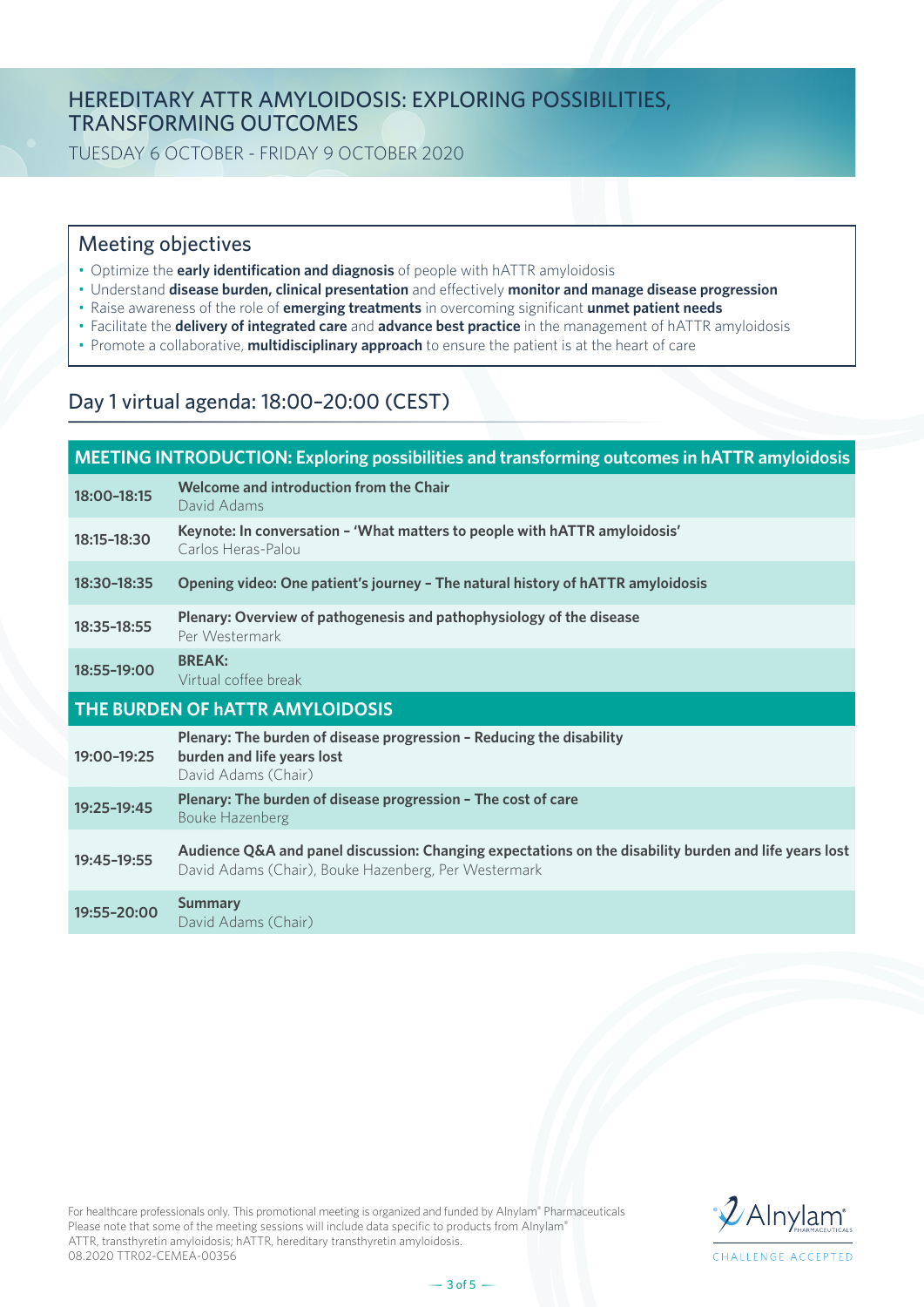| <b>EARLY IDENTIFICATION AND DIAGNOSIS</b>  |                                                                                                                                                                   |  |
|--------------------------------------------|-------------------------------------------------------------------------------------------------------------------------------------------------------------------|--|
| 18:00-18:05                                | <b>Welcome and introduction</b><br>Arnt Kristen (Chair)                                                                                                           |  |
| 18:05-18:10                                | Opening video: One patient's journey to diagnosis                                                                                                                 |  |
| 18:10-18:35                                | Plenary: hATTR amyloidosis - Clinical presentation and patient identification<br>Lucía Galán, Carol Whelan                                                        |  |
| 18:35-19:05                                | Fireside discussion: Diagnosis - Challenges and opportunities<br>Arnt Kristen (Chair), Julian Gillmore, Katrin Hahn/Fabian Knebel, Astrid Terkelsen, Carol Whelan |  |
| 19:05-19:10                                | <b>BREAK:</b><br>Virtual coffee break                                                                                                                             |  |
| <b>GENETIC TESTING AND EARLY TREATMENT</b> |                                                                                                                                                                   |  |
| 19:10-19:15                                | Introduction<br>Ole Suhr (Chair)                                                                                                                                  |  |
| 19:15-19:30                                | Plenary: Genetic testing and implications for the family<br>João Freixo, Arndt Rolfs                                                                              |  |
|                                            |                                                                                                                                                                   |  |
| 19:30-19:45                                | Plenary: Initiating early treatment after diagnosis<br>Laura Obici, Diana Bonderman                                                                               |  |
| 19:45-19:55                                | <b>Discussion: Genetic testing and early treatment</b><br>Ole Suhr (chair), João Freixo, Arndt Rolfs, Laura Obici, Diana Bonderman                                |  |

### Day 3 virtual agenda: 18:00–20:00 (CEST)

| <b>CHALLENGING DISEASE PROGRESSION</b>                      |                                                                                                                                |  |
|-------------------------------------------------------------|--------------------------------------------------------------------------------------------------------------------------------|--|
| 18:00-18:05                                                 | <b>Welcome and introduction</b><br>Teresa Coelho (Chair)                                                                       |  |
| 18:05-18:10                                                 | Opening video: One patient's journey - Recording disease progression                                                           |  |
| 18:10-18:40                                                 | Plenary: Disease progression - What does it look like and is it acceptable?<br>Michel Slama                                    |  |
| 18:40-19:00                                                 | Fireside discussion: Optimizing ongoing monitoring and management<br>Teresa Coelho (Chair), Fabian Knebel, Michel Slama        |  |
| 19:00-19:05                                                 | <b>Summary</b><br>Teresa Coelho (Chair)                                                                                        |  |
| 19:05-19:10                                                 | <b>BREAK:</b><br>Virtual coffee break                                                                                          |  |
| <b>OPTIMIZING PATIENT MANAGEMENT - ORGANIZATION OF CARE</b> |                                                                                                                                |  |
| 19:10-19:15                                                 | <b>Introduction</b><br>Teresa Coelho (Chair)                                                                                   |  |
| 19:15-19:55                                                 | <b>Building a multidisciplinary approach</b><br>Julian Gillmore, Katrin Hahn/Fabian Knebel, Theodoros Kyriakides, Michel Slama |  |
| 19:55-20:00                                                 | <b>Summary</b><br>Teresa Coelho (Chair)                                                                                        |  |
|                                                             |                                                                                                                                |  |

For healthcare professionals only. This promotional meeting is organized and funded by Alnylam® Pharmaceuticals Please note that some of the meeting sessions will include data specific to products from Alnylam® ATTR, transthyretin amyloidosis; hATTR, hereditary transthyretin amyloidosis. 08.2020 TTR02-CEMEA-00356